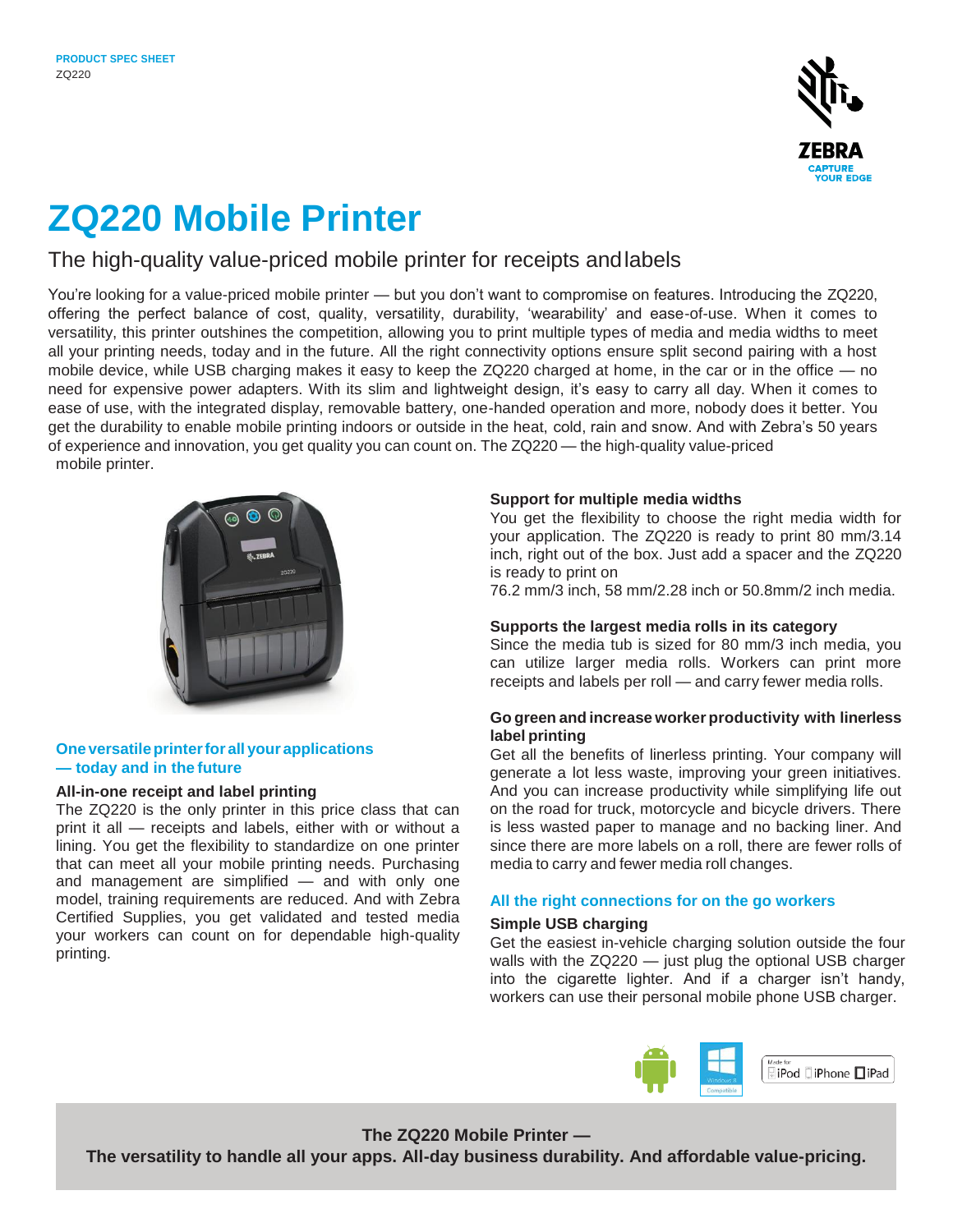### **Faster, easier and more reliable printing**

Support for Bluetooth 4.1 Classic and Low Energy (BLE) enables the fastest communication between the host mobile device and the ZQ220, delivering dependably fast printing. And improved power efficiency extends the battery cycle of the host mobile device.

#### **Simple tap to pair with NFC**

With integrated NFC, pairing the ZQ220 to the Android mobile device of your choice couldn't be easier. Whether your workers are using

an NFC-enabled Zebra or non-Zebra Android mobile device, or their own NFC-enabled mobile devices, just one tap will establish the connection to the ZQ220. No more time spent troubleshooting pairing problems, improving mobile worker and IT support staff productivity.

### **Built for business — durable and easy to use**

**Built-in intuitive OLED display for easy printer management** Today's workers expect the ultimate in simplicity when it comes to mobile devices. And with the black and white OLED display, they'll get it. At a glance, users can see settings, including media status, Bluetooth connectivity status and print darkness, and take whatever action is needed to maximize uptime and print quality.

### **Constant power with a user replaceable battery**

Your workers can count on power every minute of every shift. If the battery runs low, workers can just pop in a fully charged spare battery — no need to take the printer out of service to charge.

### **One-handed operation keeps workers on task**

The ZQ220 is thoughtfully designed for one-handed operation. Regardless of whether workers are printing a receipt or label, checking printer settings or changing media, one hand is always free to handle packages, open gates or greet customers, improving productivity and the customer experience.

### **Sized just right for all day comfort**

When it comes to 'wearability', the ZQ220 is specially designed for comfort. It's lightweight — the printer and battery weigh less than a pound (420g). And the low profile makes it easy to move through the tightest of spaces without bumping into walls, fixtures, other workers or customers.

#### **All-day every-day business durability**

The ZQ220 is designed to handle the inevitable drops, exposure to the elements and more. You can expect reliable operation, even if the printer is dropped on concrete or used in dusty areas. Add the soft case optional accessory and the ZQ220 can handle rain, snow and spills. You can use the ZQ220 indoors and outdoors — it's designed to operate at below freezing temperatures and in extreme heat. The result? You get the printer uptime you need to improve workforce productivity and reduce total cost of ownership.

## **Get the most out of your printer with Zebra supplies andservices**

**Zebra OneCare SV<sup>1</sup>— the right level of service at the right price** Without a service plan, a single repair can cost more than the printer, but comprehensive service plans are too costly and offer more coverage than your value-tier printers need. Zebra OneCare SV provides the right level of service at the right price. You get two years of protection against failure, coverage for normal wear and tear to keep your printer in like-new condition, unmatched direct- from-Zebra live and online technical support, priority turnaround times, free return shipping and more — all for a fraction of the cost of a single repair.

### **Get superior print quality with Zebra Certified Supplies**

We design, produce and rigorously pre-test our own line of thermal printing supplies to maximize the lifespan of your printhead and the print quality of your receipts and labels.

#### **Ready-to-use solutions from proven channel partners**

Don't have the time or resources to build your own applications? Over 10,000 established channel partners are waiting to help, allowing you to get your complete solution up and running quickly, easily and costeffectively — with minimal risk.

## **For a business partner you can trust, think Zebra**

With 50 years of experience and innovation, plus 200+ patents, Zebra delivers products with a difference technology that meets your unique business needs with devices that are built to last. With our unmatched breadth of products, only Zebra can offer the simplicity of onestop shopping, with products that work better together. And with offices in 81 countries, no matter where you are located, you can count on the sales, service and support your business requires.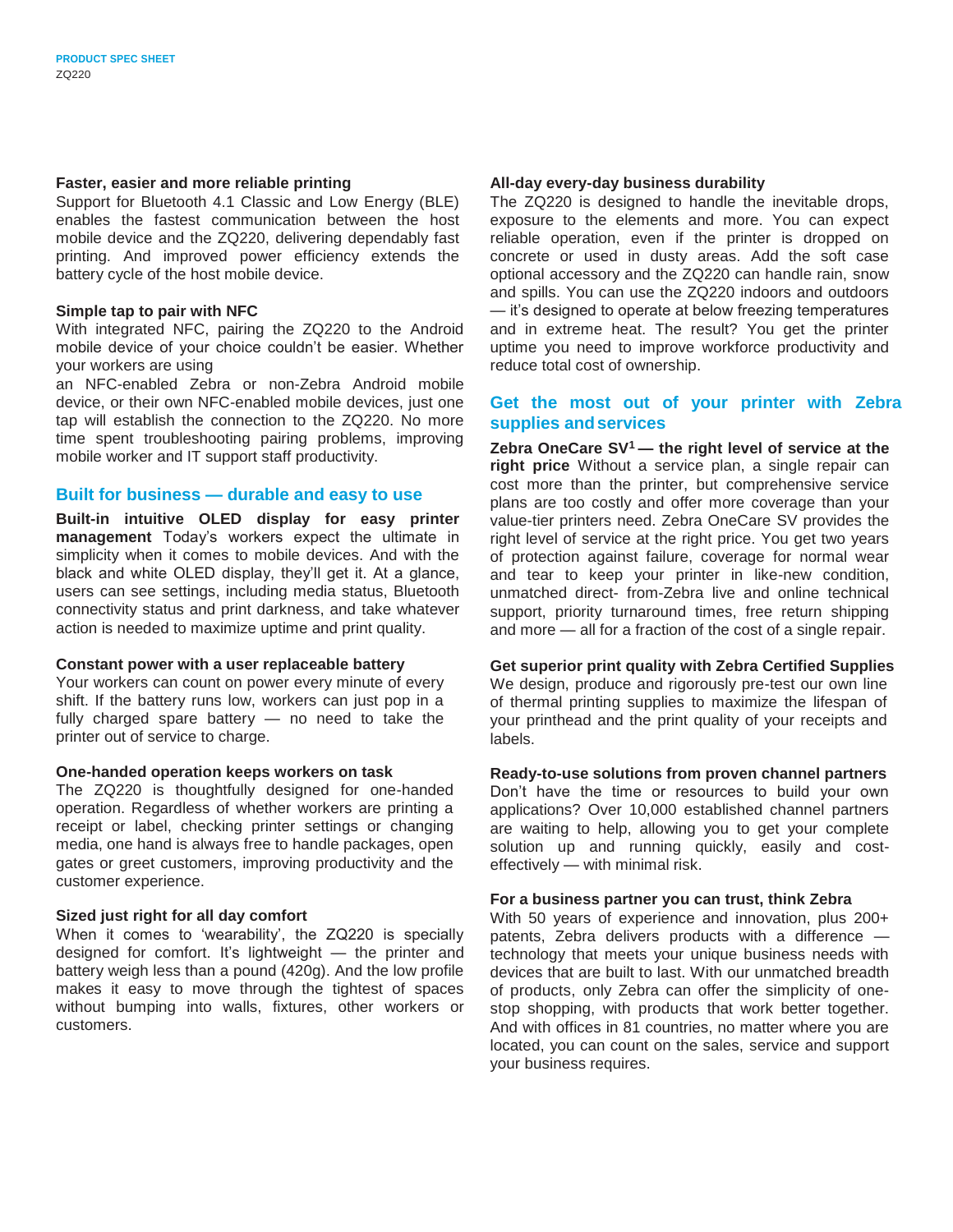## **ZQ220 Specifications Ideal for These**

| PHYSICAL CHARACTERISTICS             |                                                                                                                |  |
|--------------------------------------|----------------------------------------------------------------------------------------------------------------|--|
| <b>Dimensions</b>                    | 129.5 mm L x 114.5 mm W x 56.7 mm H<br>5.0 in. L x 4.5 in. W x 2.2 in. H                                       |  |
| Weight (with battery)                | 420 g/0.92 lbs                                                                                                 |  |
| PRINTER SPECIFICATIONS               |                                                                                                                |  |
| Programming<br>Languages             | CPCL language                                                                                                  |  |
| <b>Resolution</b>                    | 203 dpi/8 dots per mm                                                                                          |  |
| Memory                               | 16MB SDRAM, 16MB Flash                                                                                         |  |
| <b>Max Print Width</b>               | 72 mm/2.83 in.                                                                                                 |  |
| <b>Max Print Speed</b>               | 2.5 ips (60 mm/s)                                                                                              |  |
| <b>Sensors</b>                       | Black Mark, Gap, Media Out sensing                                                                             |  |
| <b>Battery Capacity</b><br>and Type  | 2550 mAh (7.26V), rechargeable Li-ion battery                                                                  |  |
| <b>MEDIA CHARACTERISTICS</b>         |                                                                                                                |  |
| <b>Media Type</b>                    | Direct Thermal media, continuous receipt, black mark<br>receipt, tag and gap label, option for linerless label |  |
| <b>Media Width</b>                   | 80mm/3.15 in.<br>76.2 mm/3.00 in.<br>58mm/2.28in.<br>50.8 mm/2.00 in.                                          |  |
| <b>Media Roll Diameter</b>           | Inner: 12.7 mm/0.5 in.<br>Outer: 50 mm/2.0in.                                                                  |  |
| <b>Media Thickness</b>               | 0.058 mm to 0.1575 mm                                                                                          |  |
| <b>ENVIRONMENT AND RESISTANCE</b>    |                                                                                                                |  |
| <b>Operating Temp.</b>               | -10°C to 50°C/14°F to 122°F                                                                                    |  |
| Storage Temp.                        | -20°C to 60°C/-4°F to 144°F                                                                                    |  |
| <b>Charging Temperature</b>          | -0°C to 40°C/32°F to 104°F                                                                                     |  |
| <b>Charging Time</b>                 | 3.5 Hours (23 °C +/- 5°C)                                                                                      |  |
| <b>Printing Length</b><br>per Charge | Minimum of 500 labels x 6 in. length, 13% density                                                              |  |
| <b>Printhead Reliability</b>         | 50KM abrasion resistance (scratch failure mode by<br>foreign particle is excluded)                             |  |
| <b>Drop Specification</b>            | 1.5 m/5 ft. to concrete                                                                                        |  |
| <b>IP Rating</b>                     | IP43 (IP54 with case)                                                                                          |  |
| <b>AGENCY APPROVALS</b>              |                                                                                                                |  |
| <b>Emissions</b>                     | EN55032, ETSI EN 301 489 -1 / -17                                                                              |  |
| <b>Susceptibility</b>                | EN55035, ETSI EN 301 489 -1 / -17                                                                              |  |
| <b>Safety</b>                        | EN60950, EN62368                                                                                               |  |
| <b>COMMUNICATION AND INTERFACE</b>   |                                                                                                                |  |
| Bluetooth                            | Bluetooth 2.1+EDR/4.1 Low Energy dual mode                                                                     |  |
| <b>USB Port</b>                      | USB 2.0 type-C connector                                                                                       |  |
| <b>NFC Tag</b>                       | Passive NFC tag                                                                                                |  |

|                                    | <b>COMMUNICATION AND INTERFACE (CONTINUED)</b>                                                                                                                                                                      |  |
|------------------------------------|---------------------------------------------------------------------------------------------------------------------------------------------------------------------------------------------------------------------|--|
| <b>Charging Method</b>             |                                                                                                                                                                                                                     |  |
|                                    | USB Charging                                                                                                                                                                                                        |  |
| <b>Low Power Mode</b>              | Support power saving                                                                                                                                                                                                |  |
| MFi (iOS support<br>via Bluetooth) | MFI-Certified                                                                                                                                                                                                       |  |
| <b>User Interface</b>              | OLED screen, control buttons                                                                                                                                                                                        |  |
| <b>FONTS</b>                       |                                                                                                                                                                                                                     |  |
| Built-in fonts (bitmap)            | English/Latin9, Cyrillic, (APAC SKU) traditional<br>Chinese M Kai 24x24, New Sans MT 16x16                                                                                                                          |  |
| <b>BARCODE SYMBOLOGY</b>           |                                                                                                                                                                                                                     |  |
| <b>Linear Barcodes</b>             | Code 39, Code 93, UCC/EAN128 (GS1-128), Code<br>128, Codabar, Interleaved 2-of-5, UPC-A and UPC-E<br>2, 5 digit add-on and composite, EAN-8, EAN-13, 2,<br>5 digit add-on and composite                             |  |
| 2D Barcodes                        | PDF417, MicroPDF417, MaxiCode, QR Code, GS1/<br>DataBar <sup>™</sup> (RSS) family, Aztec, MSI/Plessey                                                                                                               |  |
| DEVELOPER SOFTWARE AND TOOLS       |                                                                                                                                                                                                                     |  |
| <b>SDK</b>                         | ZebraLink, legacy Multiplatform SDK support for<br>PCWindows v7, v8, v10, Android, iOS, Windows CE,<br>Windows Mobile 6.5                                                                                           |  |
| Tools                              | Zebra PC Setup Utility, OPOS Driver, Zebra<br>NetBridge, Zebra Designer (Printer Windows Driver,<br>Font and Graphic Downloader, Status Monitor,<br>Label Design Application)                                       |  |
| <b>OPTIONAL ACCESSORIES</b>        |                                                                                                                                                                                                                     |  |
| <b>Battery</b>                     | Spare ZQ220 printer battery 2550 mAh. Note: one<br>battery ships with the printer                                                                                                                                   |  |
| <b>Soft Case</b>                   | Add an extra layer of protection for harsh<br>environments with a soft case. When inserted into<br>the case, the printer is IP54-rated for resistance<br>to windblown water and dust. Includes a shoulder<br>strap. |  |
| <b>Shoulder Strap</b>              | Hookstothe soft case or printer for easy over-the-<br>shouldercarrying (shoulderstrapisincluded with<br>the Soft Case).                                                                                             |  |
| <b>Belt Clip</b>                   | Replacement belt clip (one belt clip ships with the<br>printer); package of 5                                                                                                                                       |  |
| USB Cable (Type C - A)             | Spare USB Type A to Type C cable, package of 1<br>or 5. Use this cable with the AC-USB Adapter or<br>the Vehicle Lighter Adapter to charge your printer.<br>Printer includes one cable.                             |  |
| <b>AC to USB Adapter</b>           | Use AC to USB Adapter to charge your printer                                                                                                                                                                        |  |

## **Applications**

### **Retail/Hospitality**

- Mobile Point of Sale
- Line busting

#### **Transportation & Logistics**

- Field Service
- Direct Store Delivery (DSD)
- Proof of Pickup/ Delivery
- Bag Reconciliation
- Post and Parcel
	- Passenger Ticketing

### **Manufacturing**

- Field Service
- Direct Store Delivery (DSD)

#### **Government**

- Utility Meter Reading
- Parking Enforcement
- E-Citation